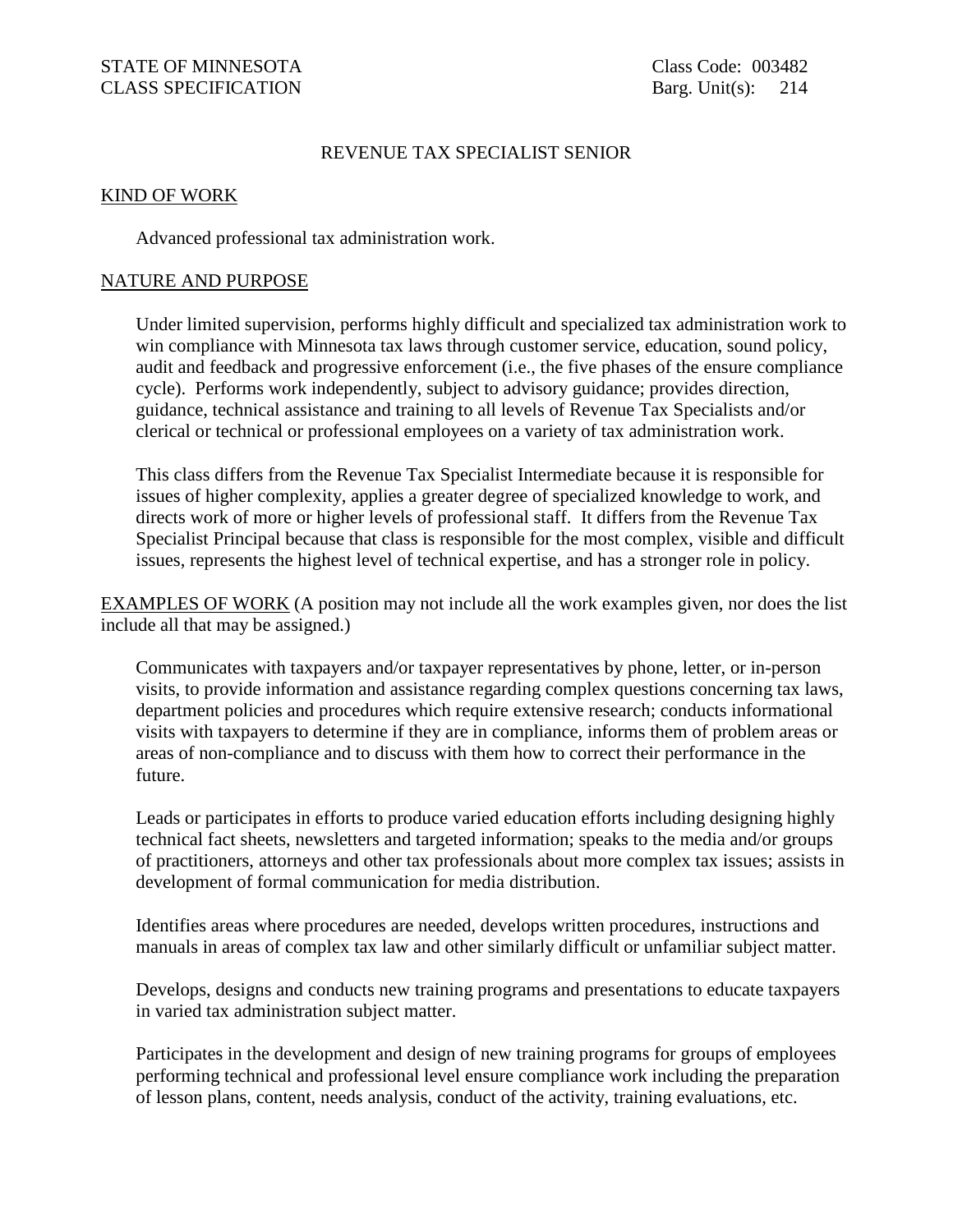Revenue Tax Specialist Senior Class Specification Page 2

> Assists and provides input into development of unit, division, and/or department business work plans; identifies goals and objectives for work unit.

Assists in conducting extensive legal and technical research that may be precedent setting and or involving highly complex issues.

 Reports problems taxpayers have with regards to tax law, rules, procedures, legal policy, administrative, quality or performance issues; researches and identifies solutions; provides formal input and assists with drafting of statutory language.

 Reviews, evaluates and proposes improvements and other changes to established or proposed procedures, instructions and manuals and department processing systems.

Participates as an active member of various tax policy teams.

Conducts office tax liability audits involving difficult multiple issues by applying appropriate law, policy and procedures, to determine proper tax liability; plans, develops and monitors compliance projects.

 Conducts complex on-site tax liability audits involving difficult multiple issues; may serve as "auditor-in-charge" of such audits with another junior tax specialist assigned to participate on the audit.

 Develops and designs self-audit programs and processes for specific or relatively new or unique tax situations and conditions.

 Informs taxpayer of problems or discrepancies found in records, provides information to taxpayer on how to correct records and returns.

Conducts nexus investigations of more complex businesses.

Plans and completes the most difficult cases such as sensitive audit assignments involving taxpayers with high visibility, tax protesters, belligerent taxpayers and those which may attract the news media.

 Resolves complex controversial politically sensitive, precedent setting appeals submitted by taxpayers and their representatives.

 Conducts residency investigations; performs allocation of income of more complex individuals under applicable rules; assists in embezzlement and or fraud investigations.

 Conducts third party investigations of more complex nature of individuals, including use of subpoenas and exchange of IRS and Inter department information exchanges.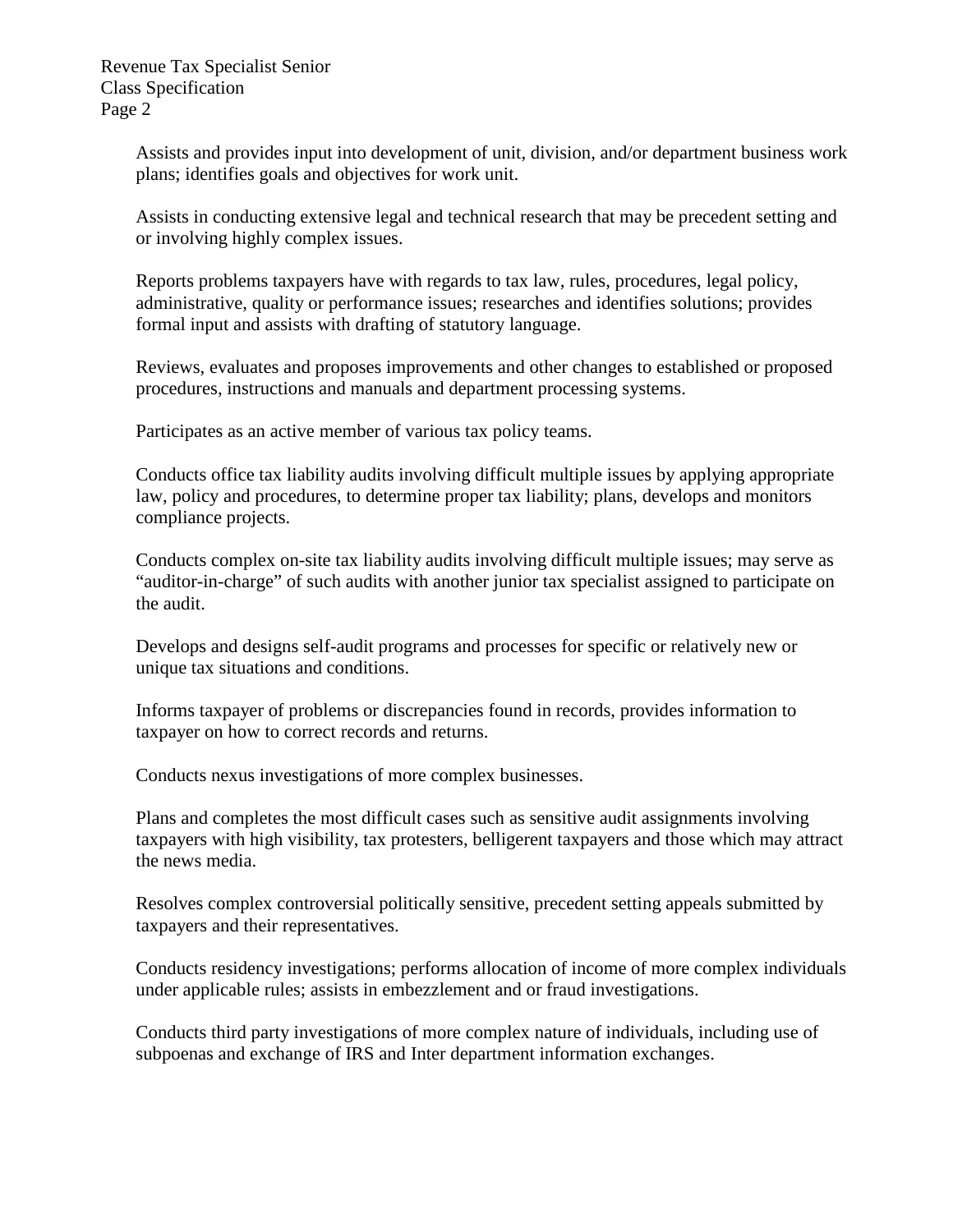Verifies and processes claims for refund involving taxpayers with high visibility and those who may attract the news media.

 Leads non-filer projects; makes personal contact with non-registered, non-filing persons to obtain registration, filing and payment of taxes due.

Identifies groups of non-compliant taxpayers and samples groups to determine level of noncompliance.

Assists AG staff with case presentation, participates in hearing procedures; appears at appeals hearings to discuss technical issues involved in an audit.

Performs analysis and research to determine criminal case potential.

Performs civil enforcement actions such as seizures and inspections.

Creates and maintains audit templates.

Creates, maintains and updates databases.

## KNOWLEDGE, SKILLS AND ABILITIES REQUIRED

Knowledge of:

 Extensive knowledge of accounting principles and practices; auditing standards, principles and practices; and audit report processing procedures sufficient to complete examples of work cited above.

Extensive technical tax knowledge including court rulings, regulations and administrative policies and procedures.

 Extensive knowledge of Minnesota tax laws for general and specific application, of court decisions, attorney general opinions and policies.

 Working knowledge of personal computer operations and software programs and electronic filing/processing systems used by the department in its internal and external operations.

Extensive knowledge of electronic processing accounting systems.

Information exchange and disclosure policy and agreements.